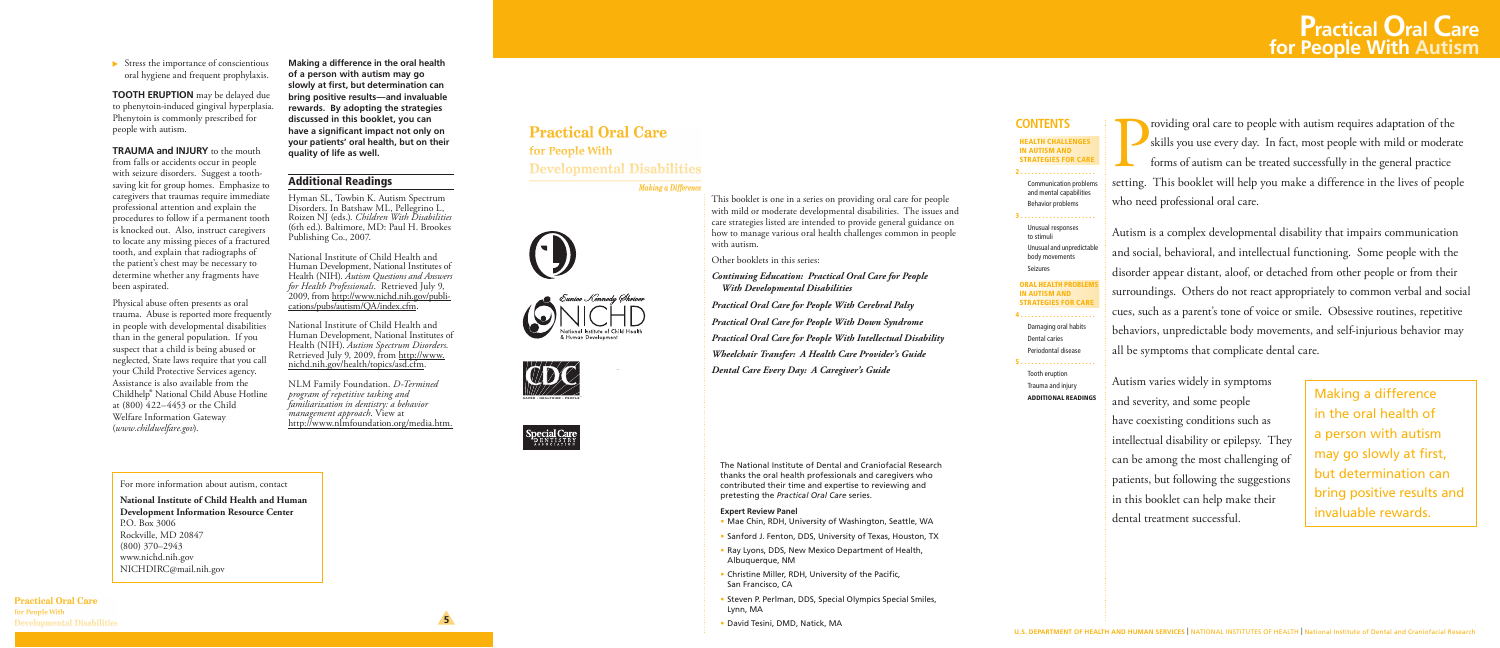## Health Challenges in Autism and Strategies for Care

Before the appointment, obtain and review the patient's medical history. Consultation with physicians, family, and caregivers is essential to assembling an accurate medical history. Also, determine who can legally provide informed consent for treatment.

### **Communication problems and MENTAL CAPABILITIES** are central

concerns when treating people with autism.

- ▶ Talk with the parent or caregiver to determine your patient's intellectual and functional abilities, and then communicate with the patient at a level he or she can understand.
- ▶ Use a "tell-show-do" approach to providing care. Start by explaining each procedure before it occurs. Take the time to show what you have explained, such as the instruments you will use and how they work. Demonstrations can encourage some patients to be more cooperative.

**Behavior problems—**which may include hyperactivity and quick frustration—can complicate oral health care for patients with autism. The invasive nature of oral care may trigger violent and self-injurious behavior such as temper tantrums or head banging.

- Plan a desensitization appointment to help the patient become familiar with the office, staff, and equipment through a step-by-step process. These steps may take several visits to accomplish.
	- Have the patient sit alone in the dental chair to become familiar with the treatment setting. Some patients may refuse to sit in the chair and choose instead to sit on the operator's stool.
- Once your patient is seated, begin a cursory examination using your fingers.
- Next, use a toothbrush to brush the teeth and gain additional access to the patient's mouth. The familiarity of a toothbrush will help your patient feel comfortable and provide you with an opportunity to further examine the mouth.
- When the patient is prepared for treatment, make the appointment short and positive.
- Pay special attention to the treatment setting. Keep dental instruments out of sight and light out of your patient's eyes.
- **Praise and reinforce good behavior after** each step of a procedure. Ignore inappropriate behavior as much as you can.
- $\triangleright$  Try to gain cooperation in the least restrictive manner. Some patients' behavior may improve if they bring comfort items such as a stuffed animal or a blanket. Asking the caregiver to sit nearby or hold the patient's hand may be helpful as well.
- Use immobilization techniques only when absolutely necessary to protect the patient and staff during dental treatment—not as a convenience. There are no universal guidelines on immobilization that apply to all treatment settings. Before employing any kind of immobilization, it may help to consult available guidelines on federally funded care, your State department of mental health/disabilities, and your State Dental Practice Act. Guidelines on behavior management published by the American Academy of Pediatric Dentistry (*www.aapd.org*) may also be useful. Obtain consent from your patient's legal guardian and choose the least restrictive technique that will

People with autism need consistency and can be especially sensitive to changes in their environment.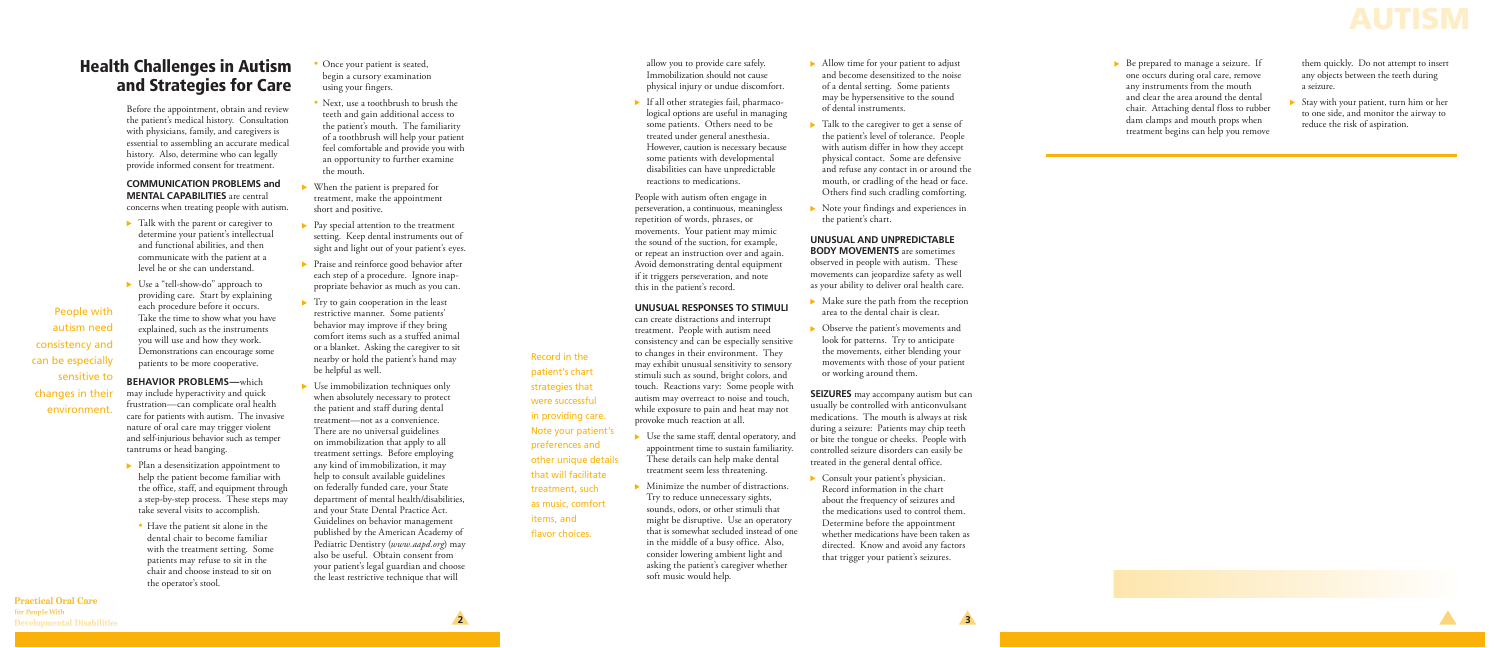allow you to provide care safely. Immobilization should not cause physical injury or undue discomfort.

If all other strategies fail, pharmacological options are useful in managing some patients. Others need to be treated under general anesthesia. However, caution is necessary because some patients with developmental disabilities can have unpredictable reactions to medications.

People with autism often engage in perseveration, a continuous, meaningless repetition of words, phrases, or movements. Your patient may mimic the sound of the suction, for example, or repeat an instruction over and again. Avoid demonstrating dental equipment if it triggers perseveration, and note this in the patient's record.

### **nusual responses to stimuli**

can create distractions and interrupt treatment. People with autism need consistency and can be especially sensitive to changes in their environment. They may exhibit unusual sensitivity to sensory stimuli such as sound, bright colors, and touch. Reactions vary: Some people with autism may overreact to noise and touch, while exposure to pain and heat may not provoke much reaction at all.

- Use the same staff, dental operatory, and appointment time to sustain familiarity. These details can help make dental treatment seem less threatening.
- Minimize the number of distractions. Try to reduce unnecessary sights, sounds, odors, or other stimuli that might be disruptive. Use an operatory that is somewhat secluded instead of one in the middle of a busy office. Also, consider lowering ambient light and asking the patient's caregiver whether soft music would help.
- $\triangleright$  Allow time for your patient to adjust and become desensitized to the noise of a dental setting. Some patients may be hypersensitive to the sound of dental instruments.
- ▶ Talk to the caregiver to get a sense of the patient's level of tolerance. People with autism differ in how they accept physical contact. Some are defensive and refuse any contact in or around the mouth, or cradling of the head or face. Others find such cradling comforting.
- Note your findings and experiences in the patient's chart.

### **Unusual and unpredictable**

**BODY MOVEMENTS** are sometimes observed in people with autism. These movements can jeopardize safety as well as your ability to deliver oral health care.

- Make sure the path from the reception area to the dental chair is clear.
- ▶ Observe the patient's movements and look for patterns. Try to anticipate the movements, either blending your movements with those of your patient or working around them.

**SEIZURES** may accompany autism but can usually be controlled with anticonvulsant medications. The mouth is always at risk during a seizure: Patients may chip teeth or bite the tongue or cheeks. People with controlled seizure disorders can easily be treated in the general dental office.

Consult your patient's physician. Record information in the chart about the frequency of seizures and the medications used to control them. Determine before the appointment whether medications have been taken as directed. Know and avoid any factors that trigger your patient's seizures.

Record in the patient's chart strategies that were successful in providing care. Note your patient's preferences and other unique details that will facilitate treatment, such as music, comfort items, and flavor choices.

**3**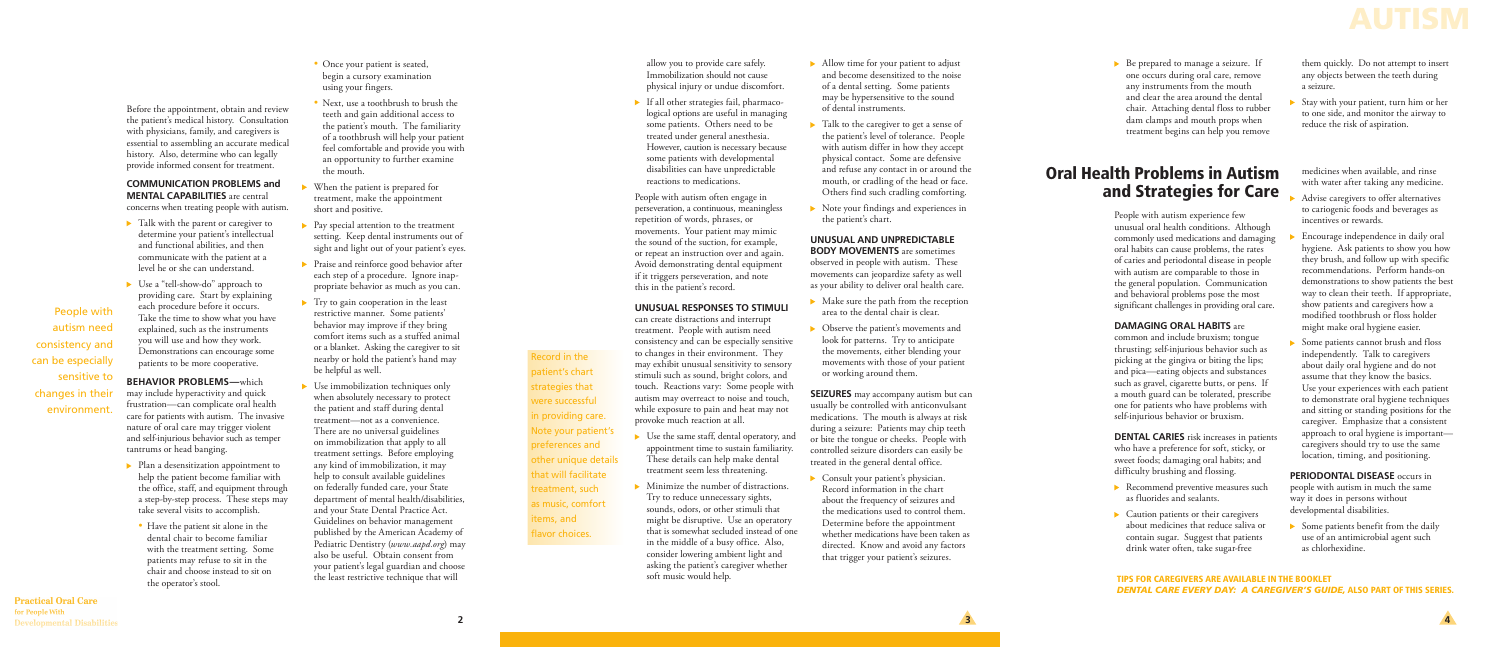

Be prepared to manage a seizure. If one occurs during oral care, remove any instruments from the mouth and clear the area around the dental chair. Attaching dental floss to rubber dam clamps and mouth props when treatment begins can help you remove

them quickly. Do not attempt to insert any objects between the teeth during a seizure.

Stay with your patient, turn him or her to one side, and monitor the airway to reduce the risk of aspiration.

## oral Health problems in Autism and Strategies for Care

People with autism experience few unusual oral health conditions. Although commonly used medications and damaging oral habits can cause problems, the rates of caries and periodontal disease in people with autism are comparable to those in the general population. Communication and behavioral problems pose the most significant challenges in providing oral care.

#### **Damaging oral habits** are

common and include bruxism; tongue thrusting; self-injurious behavior such as picking at the gingiva or biting the lips; and pica—eating objects and substances such as gravel, cigarette butts, or pens. If a mouth guard can be tolerated, prescribe one for patients who have problems with self-injurious behavior or bruxism.

**DENTAL CARIES** risk increases in patients who have a preference for soft, sticky, or sweet foods; damaging oral habits; and difficulty brushing and flossing.

- Recommend preventive measures such as fluorides and sealants.
- Caution patients or their caregivers about medicines that reduce saliva or contain sugar. Suggest that patients drink water often, take sugar-free

medicines when available, and rinse with water after taking any medicine.

- Advise caregivers to offer alternatives to cariogenic foods and beverages as incentives or rewards.
- Encourage independence in daily oral hygiene. Ask patients to show you how they brush, and follow up with specific recommendations. Perform hands-on demonstrations to show patients the best way to clean their teeth. If appropriate, show patients and caregivers how a modified toothbrush or floss holder might make oral hygiene easier.
- Some patients cannot brush and floss independently. Talk to caregivers about daily oral hygiene and do not assume that they know the basics. Use your experiences with each patient to demonstrate oral hygiene techniques and sitting or standing positions for the caregiver. Emphasize that a consistent approach to oral hygiene is important caregivers should try to use the same location, timing, and positioning.

**PERIODONTAL DISEASE** occurs in people with autism in much the same way it does in persons without developmental disabilities.

Some patients benefit from the daily  $\blacktriangleright$ use of an antimicrobial agent such as chlorhexidine.

**4**

Tips for caregivers are available in the booklet *Dental Care Every Day: A Caregiver's Guide,* also part of this series.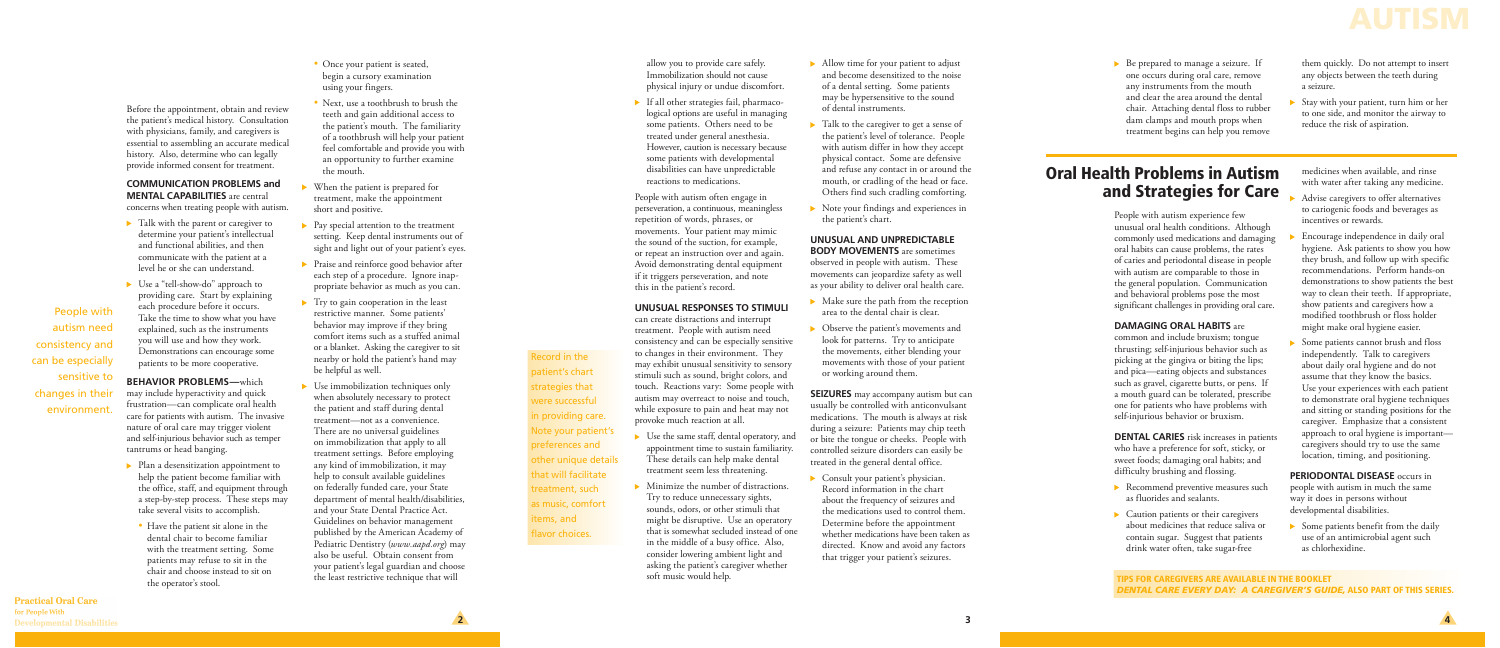Stress the importance of conscientious oral hygiene and frequent prophylaxis.

**TOOTH ERUPTION** may be delayed due to phenytoin-induced gingival hyperplasia. Phenytoin is commonly prescribed for people with autism.

**TRAUMA and INJURY** to the mouth from falls or accidents occur in people with seizure disorders. Suggest a toothsaving kit for group homes. Emphasize to caregivers that traumas require immediate professional attention and explain the procedures to follow if a permanent tooth is knocked out. Also, instruct caregivers to locate any missing pieces of a fractured tooth, and explain that radiographs of the patient's chest may be necessary to determine whether any fragments have been aspirated.

Physical abuse often presents as oral trauma. Abuse is reported more frequently in people with developmental disabilities than in the general population. If you suspect that a child is being abused or neglected, State laws require that you call your Child Protective Services agency. Assistance is also available from the Childhelp® National Child Abuse Hotline at (800) 422–4453 or the Child Welfare Information Gateway (*http://www.childwelfare.gov*).

**Making a difference in the oral health of a person with autism may go slowly at first, but determination can bring positive results—and invaluable rewards. By adopting the strategies discussed in this booklet, you can have a significant impact not only on your patients' oral health, but on their quality of life as well.**

### Additional Readings

Hyman SL, Towbin K. Autism Spectrum Disorders. In Batshaw ML, Pellegrino L, Roizen NJ (eds.). *Children With Disabilities* (6th ed.). Baltimore, MD: Paul H. Brookes Publishing Co., 2007.

NLM Family Foundation. *D-Termined program of repetitive tasking and familiarization in dentistry: a behavior management approach*. View at http://www.nlmfoundation.org/media.htm.

For more information about autism, contact

### **National Institute of Child Health and Human Development Information Resource Center** P.O. Box 3006 Rockville, MD 20847 (800) 370–2943 http://www.nichd.nih.gov NICHDIRC@mail.nih.gov

**Practical Oral Care** for People With **Developmental Disabilities**